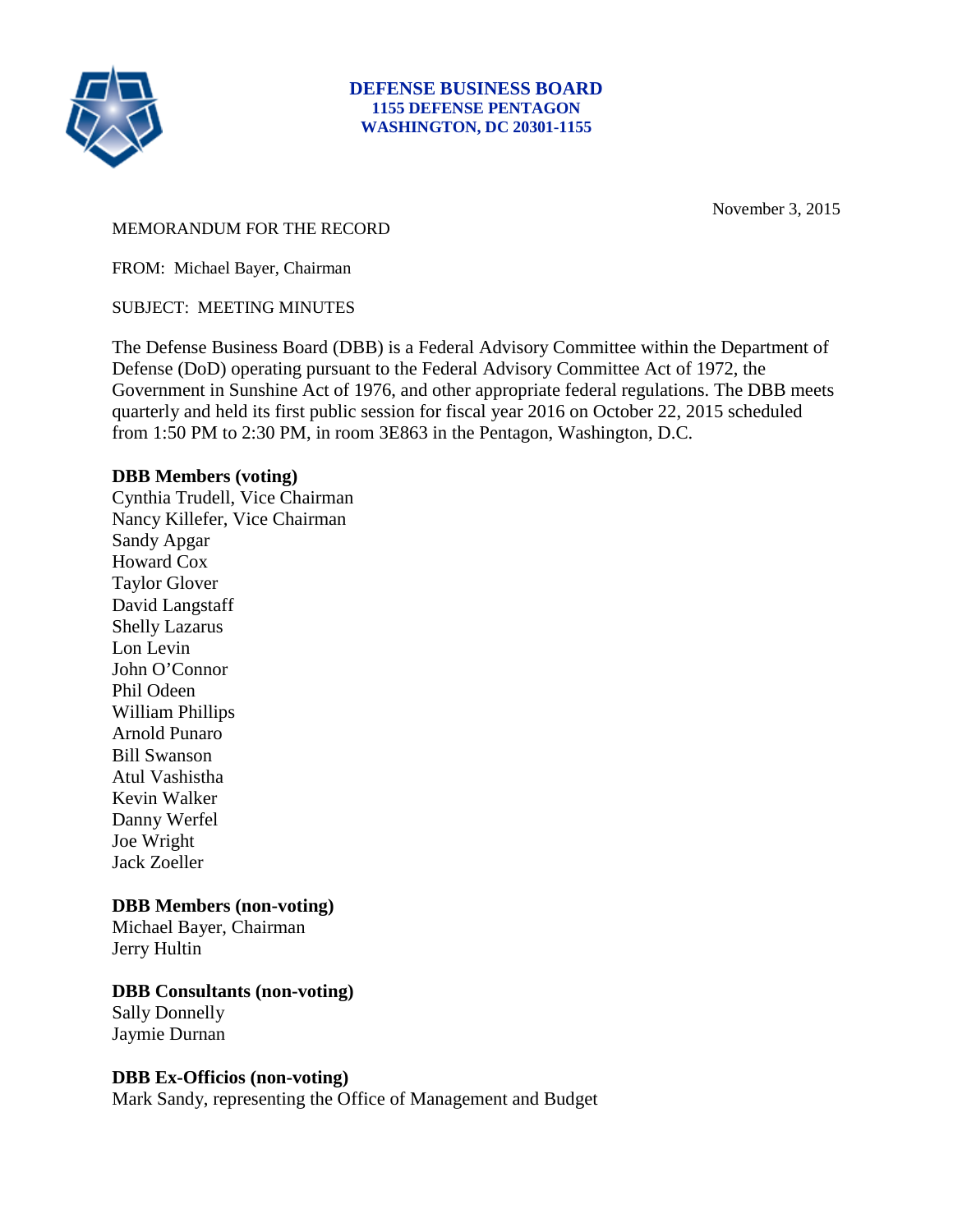Cary Russell, Director, Defense Capabilities and Management, U.S. Government Accountability **Office** 

### **DBB Staff Support (non-voting)**

Roma Laster, Executive Director, DBB Webster Bridges, Deputy Director, DBB Steve Cruddas, Operations Manager, DBB COL Linda Kotulan, USA Military Representative to the DBB Lt Col Anthony Cianciolo, ANG Military Representative to the DBB Lt Col Lisa Mabbutt, USAF Military Representative to the DBB Capt James D'Itri, USMC Military Representative to the DBB Sheniaka Rodgers, DBB Staff Assistant

### **Public Session Attendees**

10 members from the public attended the session.

### **PUBLIC SESSION**

At approximately 2:00 PM, Roma Laster, Designated Federal Officer, opened the public session and welcomed the members of the public.

## **Presentation of Task Group Updates**

## Michael Bayer, DBB Chairman, introduced *Arnold Punaro*, Task Group Chair for the *Logistics as a Competitive War Fighting Advantage* study.

Mr. Punaro gave an overview of the study's scope and objectives and described the overall tasking from the Deputy Secretary of Defense. As tasked, the Logistics Task Group will recommend actions the DoD should take to optimize its logistics enterprise, potentially including:

- Within governance structures;
- In inventory management reducing annual operating costs;
- Activity prioritization and incentive structures;
- Proposed changes to legislation or policy.

Mr. Punaro concluded by identifying Task Group members and interviews underway, and noted that final recommendations will be presented for deliberation and vote at the DBB's April 2016 meeting.

## Mr. Bayer then introduced *Atul Vashistha*, Task Group Chair for the *Creating Virtual Consultancies: Engaging Talent (Innovative Culture Part II* study.

Mr. Vashistha gave an overview of the study's scope and objectives and described the overall tasking from the Deputy Secretary of Defense. He explained that *Innovative Culture, Part I* focused on increasing DoD's engagement outside the Department and engaged fairly senior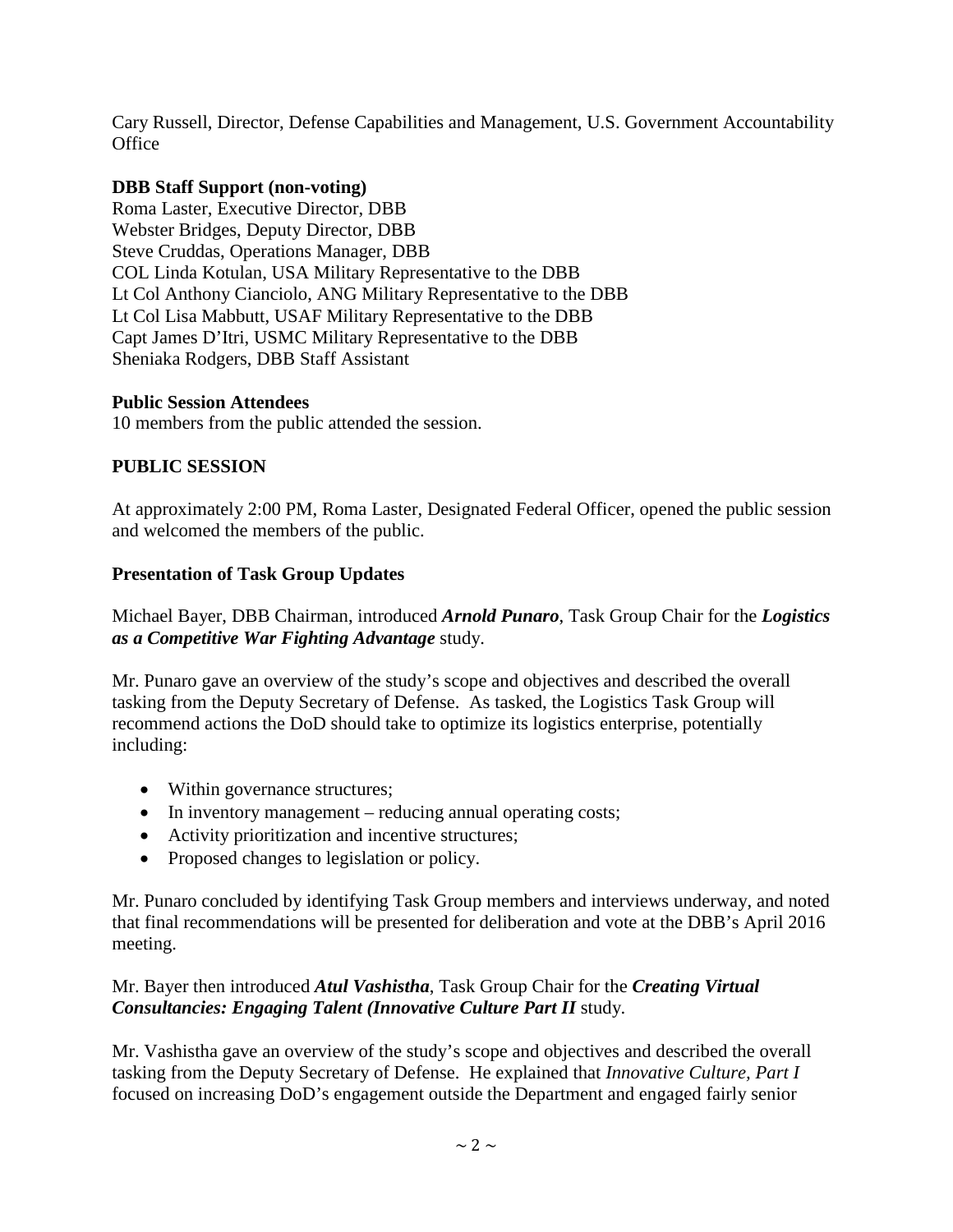levels within DoD – O-6 / GS-15 and above, whereas *Innovative Culture, Part II (Virtual Consultancies)* aims to engage DoD internal talent across the spectrum of ranks and positions.

Mr. Vashistha concluded his remarks by identifying Task Group members and interviews underway, and noted that final recommendations will be presented for deliberation and vote at the DBB's January 2016 meeting.

## Mr. Bayer then introduced *Howard Cox*, Task Group member for the *Evaluation of Position of Under Secretary of Defense, Business Management and Information* study*.*

Mr. Cox gave an overview of the study's scope and objectives and described the overall tasking from the Deputy Secretary of Defense. The task group was directed to examine the implications of the legislation in the *National Defense Authorization Act for Fiscal Year 2015* which requires DoD to:

- Establish a USD(BM&I) through the conversion of DCMO;
- Elevate the position to Executive Level II, and make third in DoD precedence;
- Give the new office of USD(BM&I) authority over:
	- − DoD Chief Information Officer
	- − Performance Improvement Officer
	- − Deputy Chief Management Officer

He concluded his presentation noting that final recommendations will be presented for deliberation and vote at the DBB's April 2016 meeting.

## Mr. Bayer then gave the following introduction for a new task group, *Future Models for Federally Funded Research and Development Centers (FFRDCs)***.**

He gave an overview of the study's scope and objectives and described the overall tasking from the Deputy Secretary of Defense. Mr. Bayer outlined that the study will review existing governance models of both DoD- and other government agency-sponsored FFRDCs in order to compare their management of current R&D activities to those of private sector companies (and to each other). He noted that the DBB will work to identify requirements currently being accomplished under DoD FFRDC contracts, consider whether this construct is optimal, and what barriers to optimal performance may exist.

Mr. Bayer concluded his presentation noting that Task Group membership had yet to be identified, but would be shortly, and that final recommendations will be presented for deliberation and vote at the DBB's April 2016 meeting.

No questions or comments were offered by members of the public during or after any of the Task Group updates.

At approximately 2:10 PM, Ms. Laster provided closing remarks at the public session. She stated that there was insufficient time for public comments due to schedule compression, and noted that no comments for the session had been received through alternate media, but further